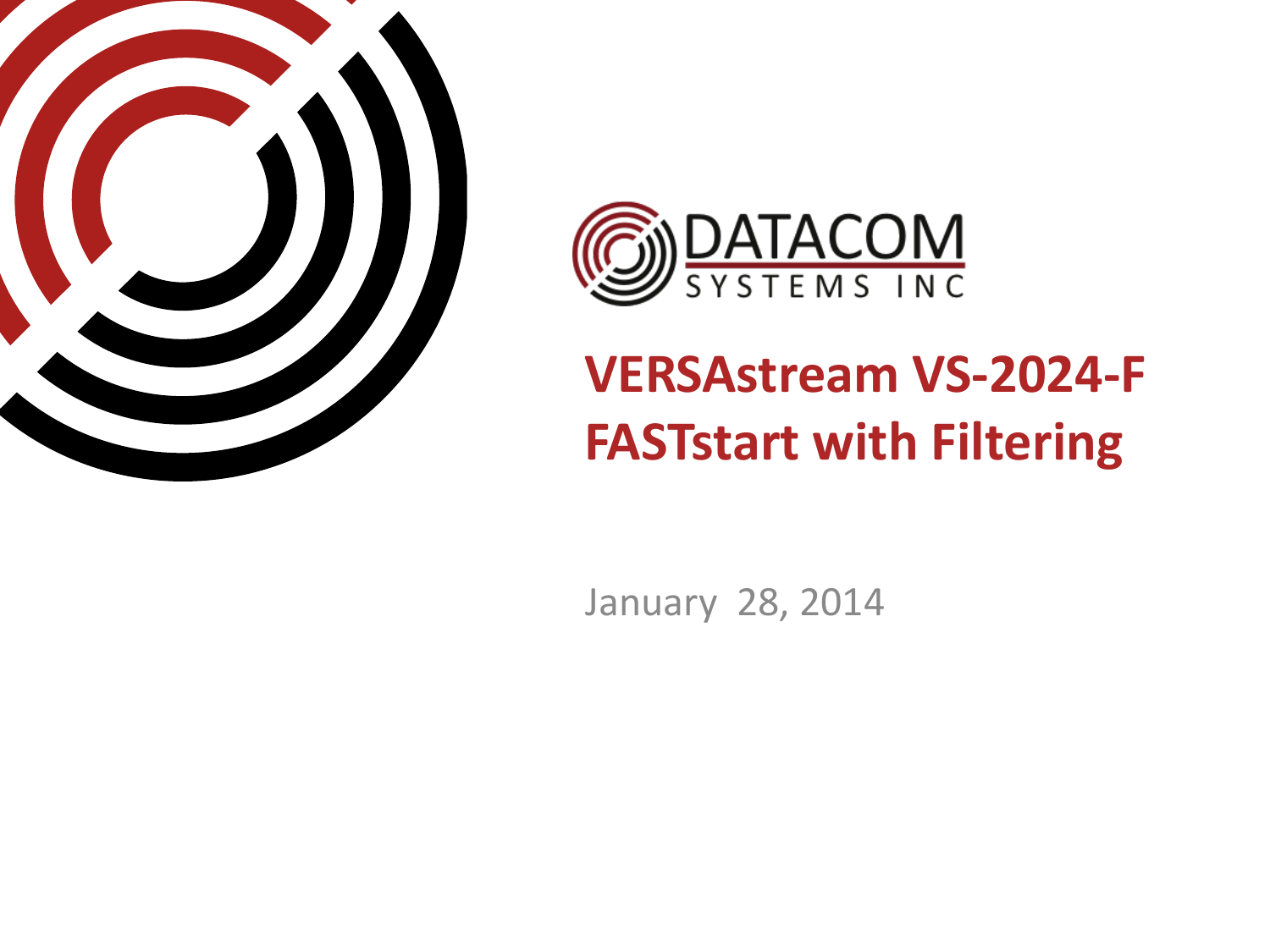

- Setting up port steering and filtering on your VS-2024-F can be completed once you understand a few basics.
	- 1. Setup your ports and make sure you have link on each one
	- 2. Understand the type of traffic on your network
	- 3. Know how you will apply aggregation, replication and filtering to get your desired monitoring result
	- Use Configuration Maps to steer traffic between ports
	- Use filter templates, applied within configuration maps, to either pass or deny traffic
	- Note: default login: root default password: admin123
	- Default IP address: 10.0.0.1
	- Serial Port 115200 8-N-1 No Flowcontrol
	- Google Chrome is the preferred browser

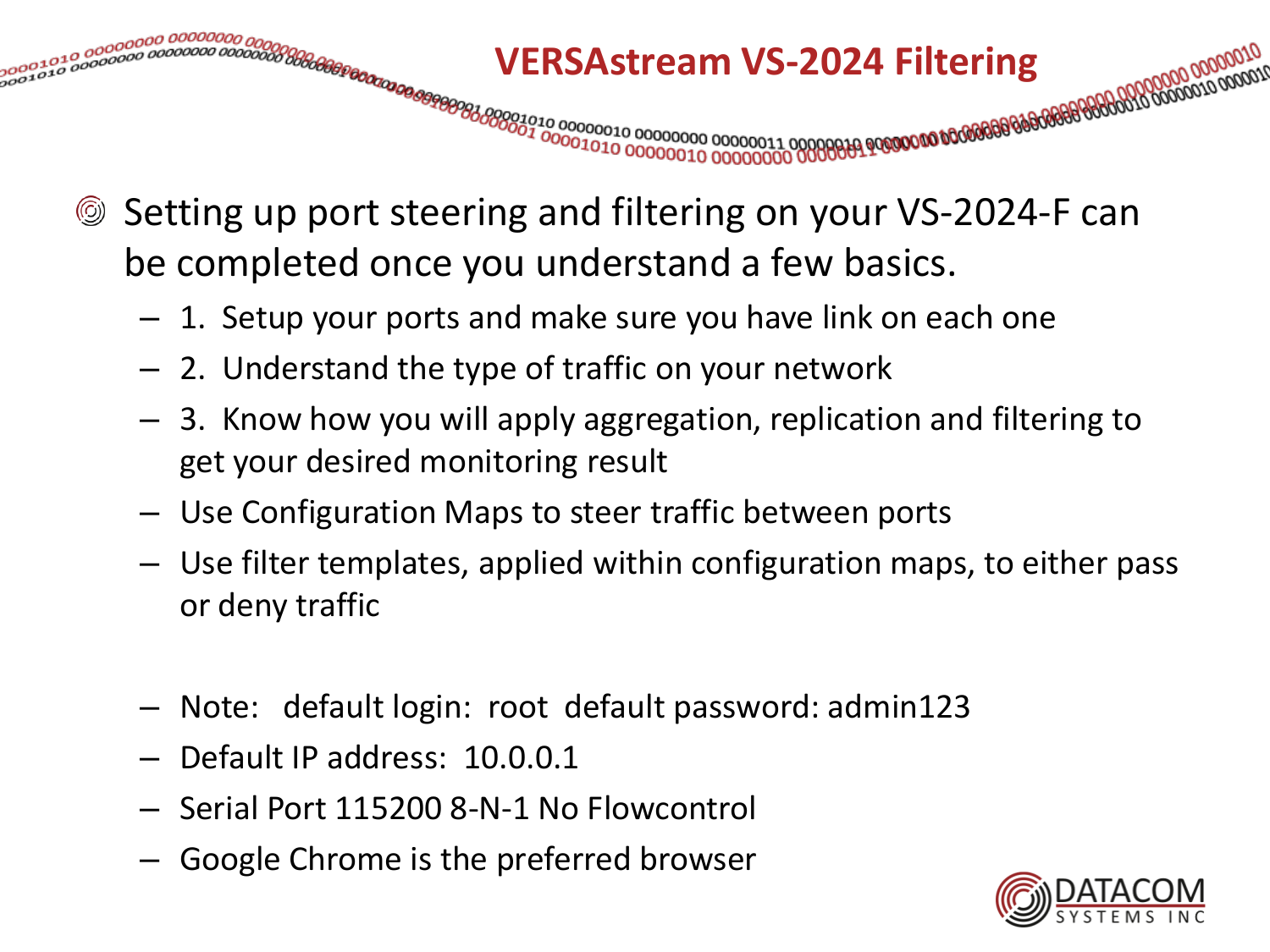

Setup your ports, pay special attention to the make/model of the SFP+/SFP transceiver that you are using, since the speed may be negotiable

| <b>Port List</b><br>All enabled ports<br>ᅬ<br>Polling 5 sec |                |                      |           |                |                              |                |        |                           |  |
|-------------------------------------------------------------|----------------|----------------------|-----------|----------------|------------------------------|----------------|--------|---------------------------|--|
|                                                             | name           | description          | privilege | ID             | status                       | link<br>status | speed  | mode                      |  |
|                                                             | P <sub>1</sub> | <b>Physical Port</b> | Full      |                | $\sqrt{\phantom{a}}$ enabled |                | 1 Gbps | regular $\Box$            |  |
| $\bullet$                                                   | <b>P2</b>      | <b>Physical Port</b> | Full      | $\overline{2}$ | $\sqrt{\phantom{a}}$ enabled |                | 1 Gbps | $regular \nightharpoonup$ |  |
| <b>Contractor</b>                                           | P <sub>3</sub> | <b>Physical Port</b> | Full      | 3              | $\sqrt{\phantom{a}}$ enabled |                | 1 Gbps | Tregular V                |  |

Note: If you are connecting an external fiber tap to the VS-2024, you may need to turn off autonegotiation and force the speed on the VS-2024. Fiber taps only send out a TX fiber for monitoring, so only plug the fiber from the tap into the RX side of the SFP.

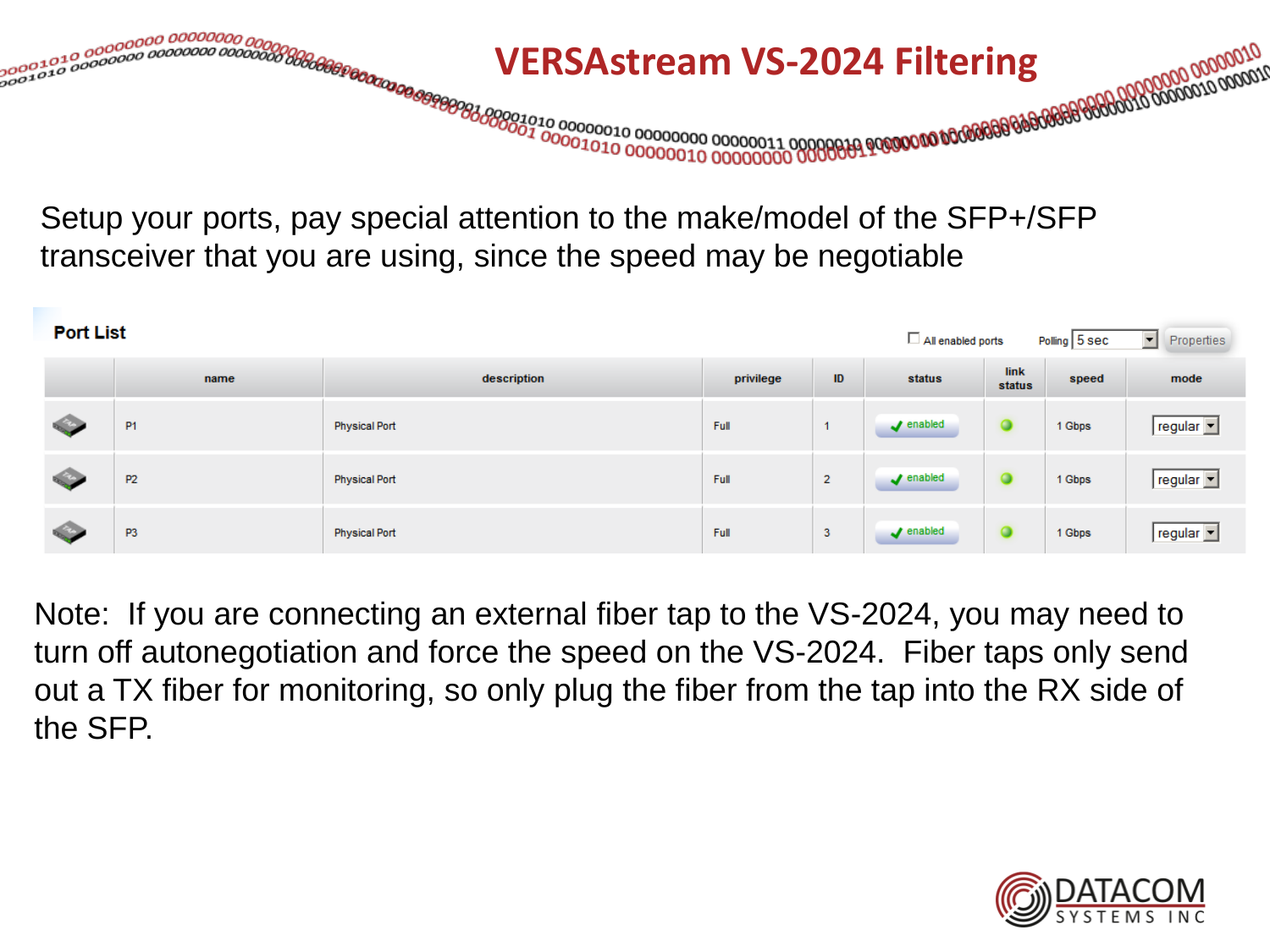

- Port Routing with configuration maps
	- These maps allow you to direct traffic through the device.
	- You can only have one filter per map, so you may need to route some traffic through loopback ports to add multiple filter types
	- Filters can have multiple criteria (i.e. subnet 1, 2, 3), but you cannot mix pass/deny criteria in the same filter, so if you want some things to pass and others to be denied, you'll need to have multiple filters
	- Loopback ports don't need to have transceivers, but you do need to set these ports for loopback (see below)

| $\bigcirc$        | P <sub>12</sub> | <b>Physical Port</b> | Full | 12 | loopback | 10 Gbps | regular   |
|-------------------|-----------------|----------------------|------|----|----------|---------|-----------|
| $\triangle$       | P <sub>13</sub> | <b>Physical Port</b> | Full | 13 | loopback | 10 Gbps | regular   |
| $\Leftrightarrow$ | P <sub>14</sub> | <b>Physical Port</b> | Full | 14 | loopback | 10 Gbps | regular • |

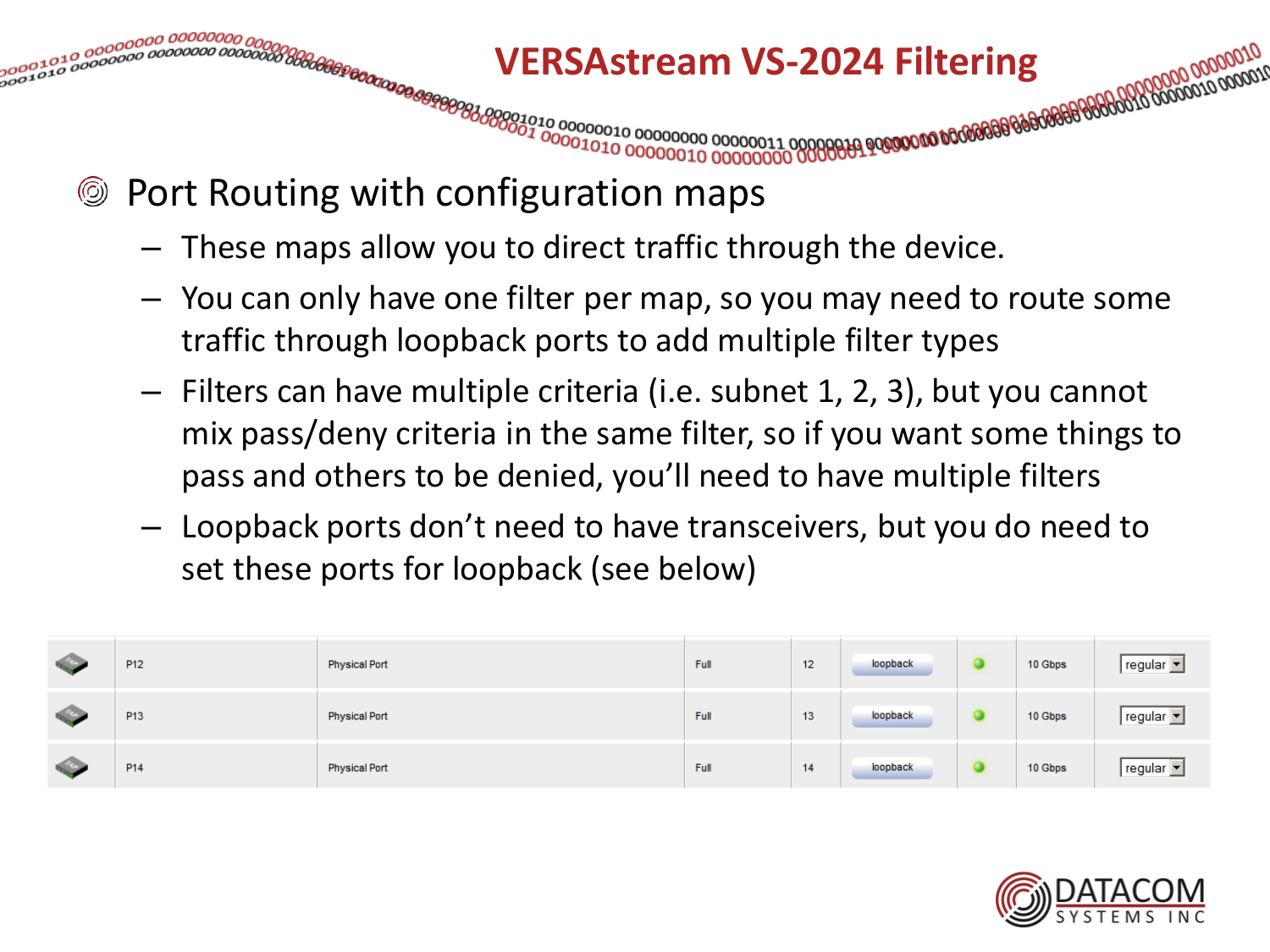

Configuration maps can be made to simply send traffic through the device, with a default pass all filter



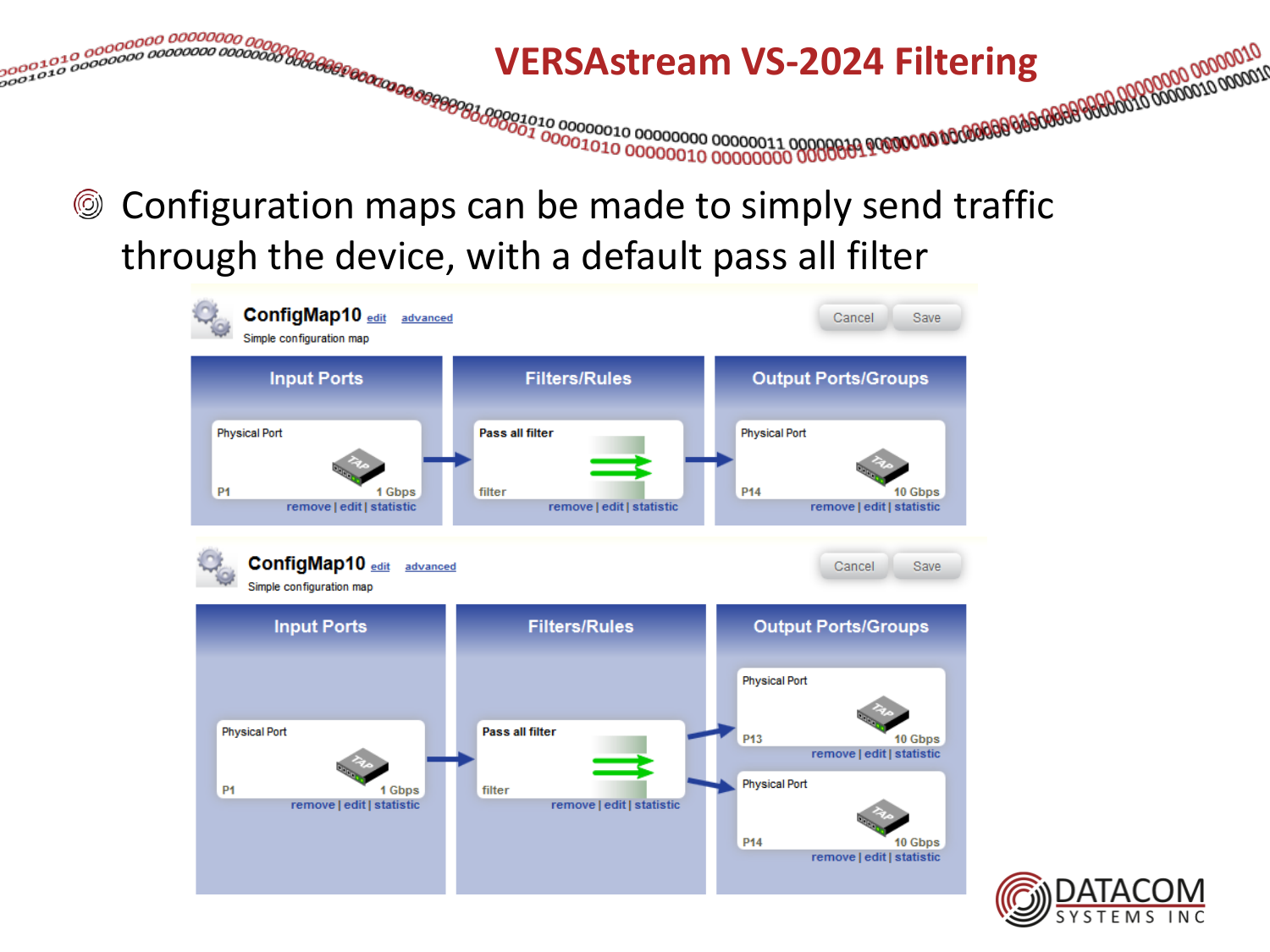

## For bi-directional traffic, simply create two configuration maps, one for each direction

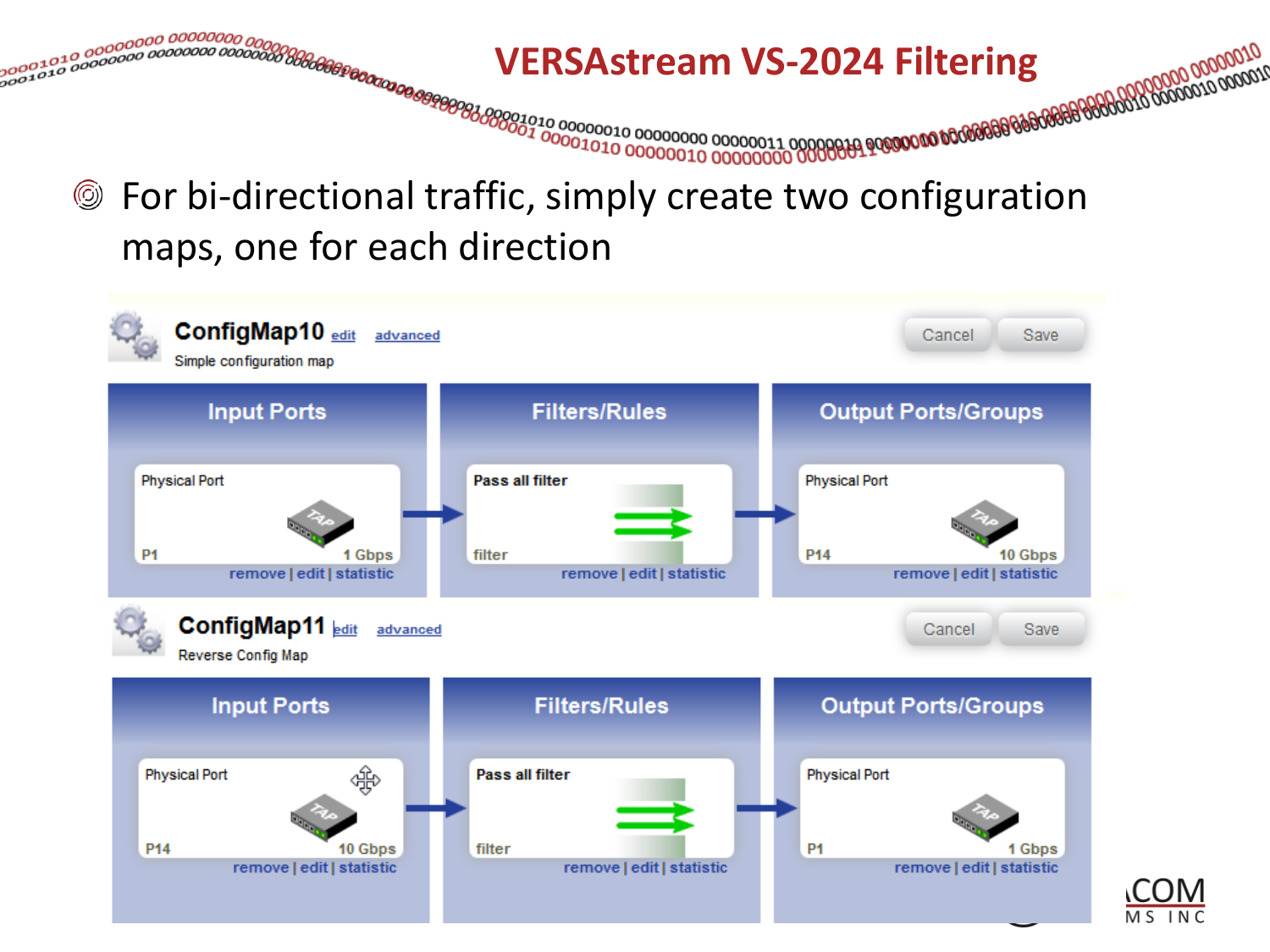

Filters can have multiple criteria for packet selection. To implement, click the add button. Each filter will only Pass criteria or Deny criteria but not both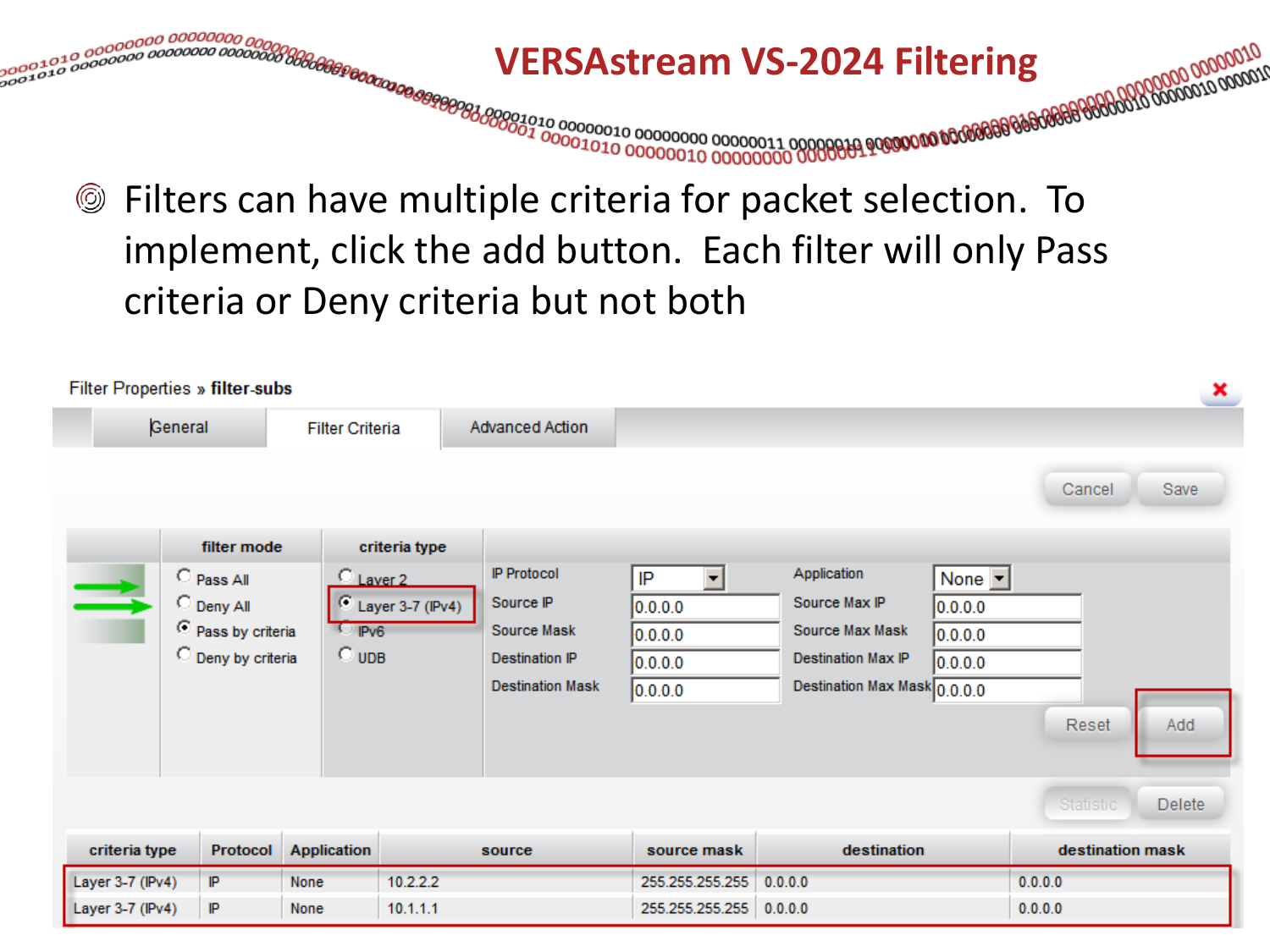

- To implement multiple filters with ports in loopback.
	- 1. Plan how many filters you may need to use
	- 2. Layout the port mapping required
	- 3. Plan your filtering criteria
	- 4. Build the filters
	- 5. Build the configuration maps with the associated filters



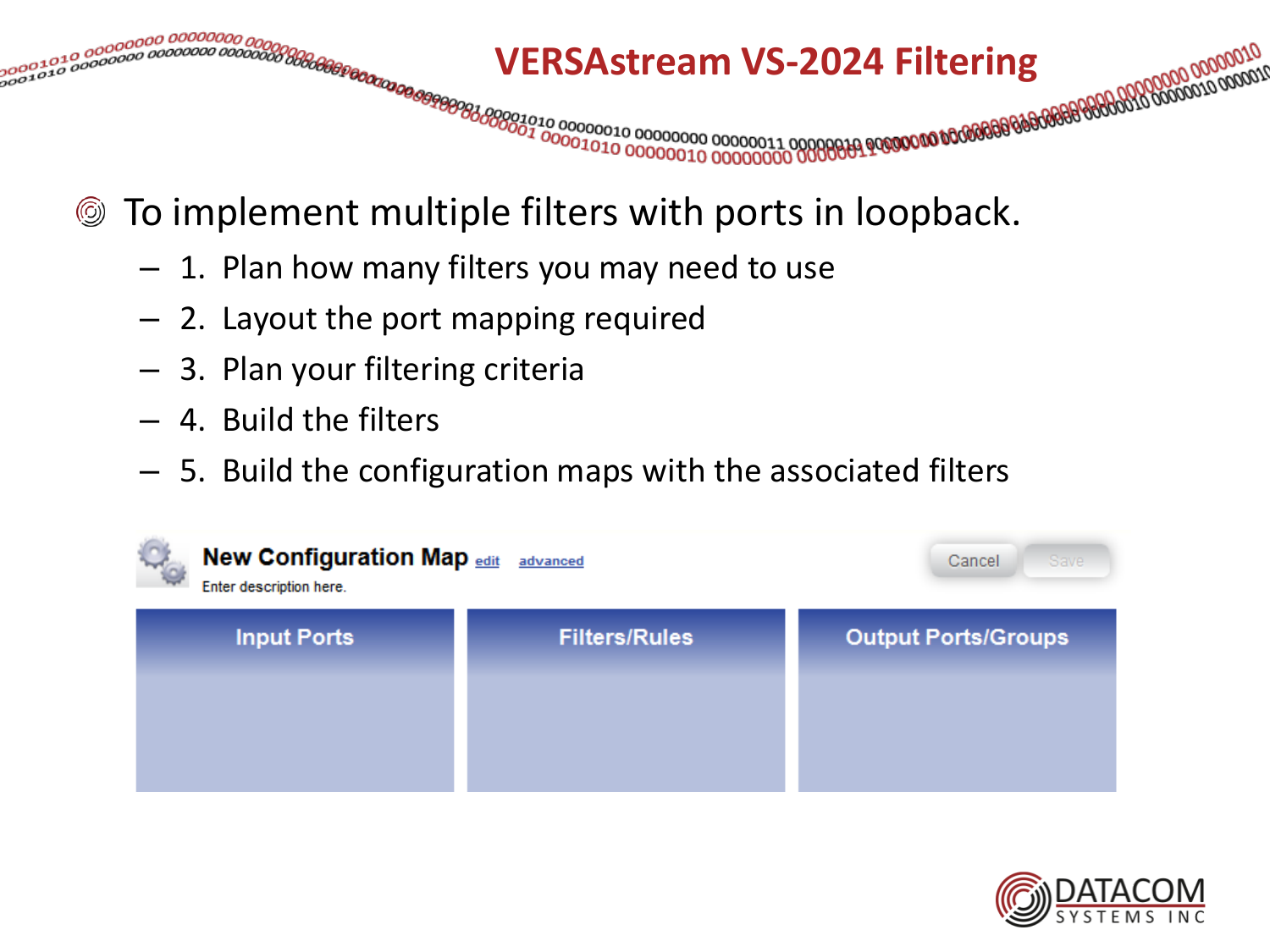

- Example 1: Aggregate multiple inputs together, then filter the  $\circledS$ aggregate to 2 outputs.
	- One output is filtered based on source IP address
	- Second output is filtered based on source port

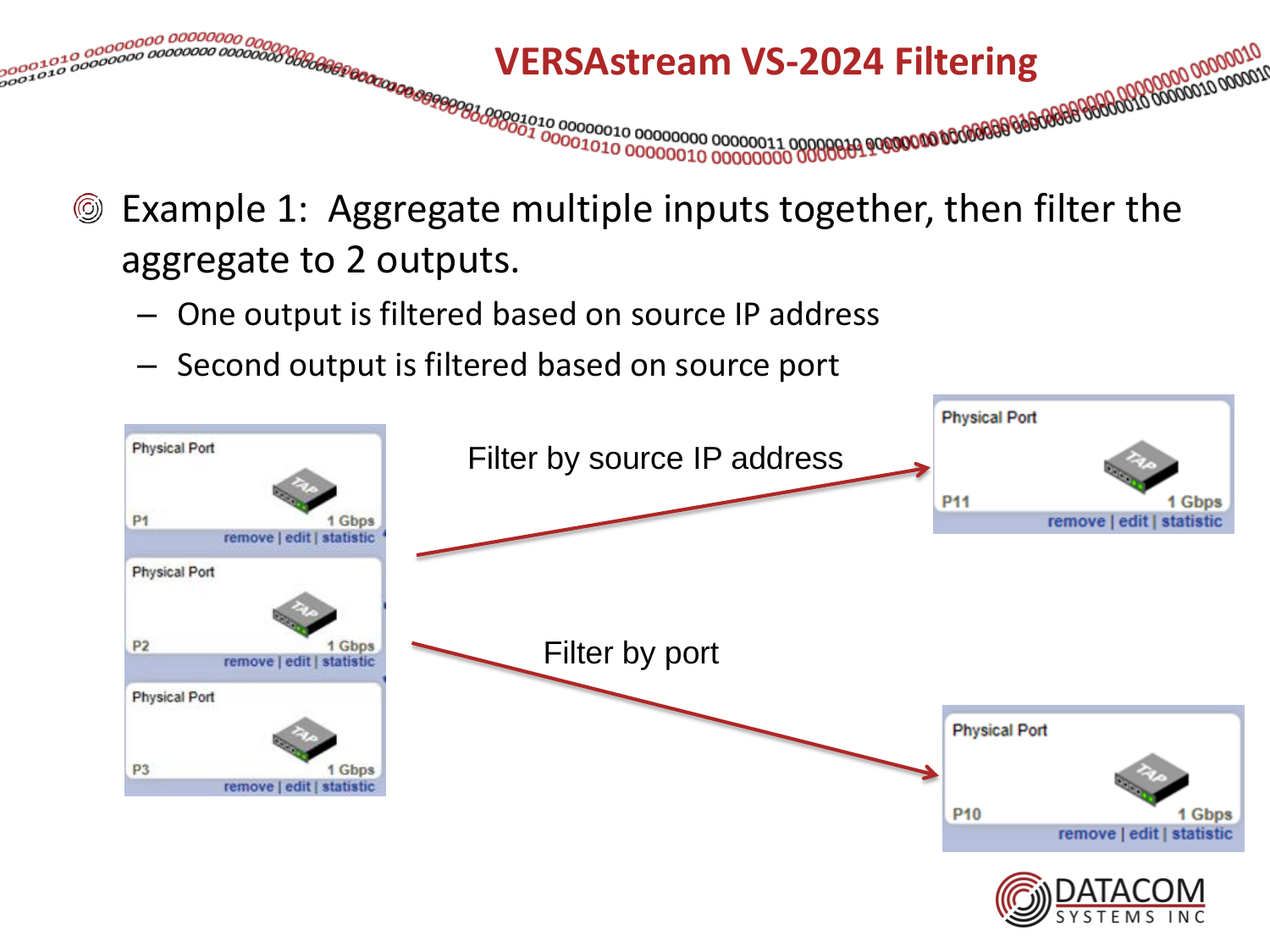

#### Example 1 cont'd:  $\circledS$

- We'll plan on using 2 filters, one for the subnets and another for the ports
- Go to Load Balancer->Filter Templates
- Use the filter criteria tab to generate a "Pass by criteria", "Layer 3-7" filter with a Source IP of 10.1.1.1, then click Add

| <b>Filter Properties » filter-subs</b>                                                                               |                                                                                      |                                                                                                    |                                                               |                                                                                                        |                                                       |        | ×    |
|----------------------------------------------------------------------------------------------------------------------|--------------------------------------------------------------------------------------|----------------------------------------------------------------------------------------------------|---------------------------------------------------------------|--------------------------------------------------------------------------------------------------------|-------------------------------------------------------|--------|------|
| General                                                                                                              | Filter Criteria                                                                      | Advanced Action                                                                                    |                                                               |                                                                                                        |                                                       |        |      |
|                                                                                                                      |                                                                                      |                                                                                                    |                                                               |                                                                                                        |                                                       | Cancel | Save |
| filter mode<br>$\bigcirc$ Pass All<br>$\bigcirc$ Deny All<br>$\odot$ Pass by criteria<br>$\bigcirc$ Deny by criteria | criteria type<br>$Q$ Laver 2<br><b>O</b> Layer 3-7 (IPv4)<br>UIPv6<br>$\bigcirc$ UDB | <b>IP Protocol</b><br>Source IP<br>Source Mask<br><b>Destination IP</b><br><b>Destination Mask</b> | IP<br>◡<br>$10 - 1 - 1 - 1$<br>$\times$<br>0.0.0.0<br>0.0.0.0 | Application<br>Source Max IP<br>Source Max Mask<br><b>Destination Max IP</b><br><b>Destination Max</b> | $\blacktriangledown$<br>0.0.0.0<br>0.0.0.0<br>0.0.0.0 |        |      |
|                                                                                                                      |                                                                                      |                                                                                                    | 0.0.0.0                                                       | <b>Mask</b>                                                                                            | 0.0.0.0                                               | Reset  | Add  |

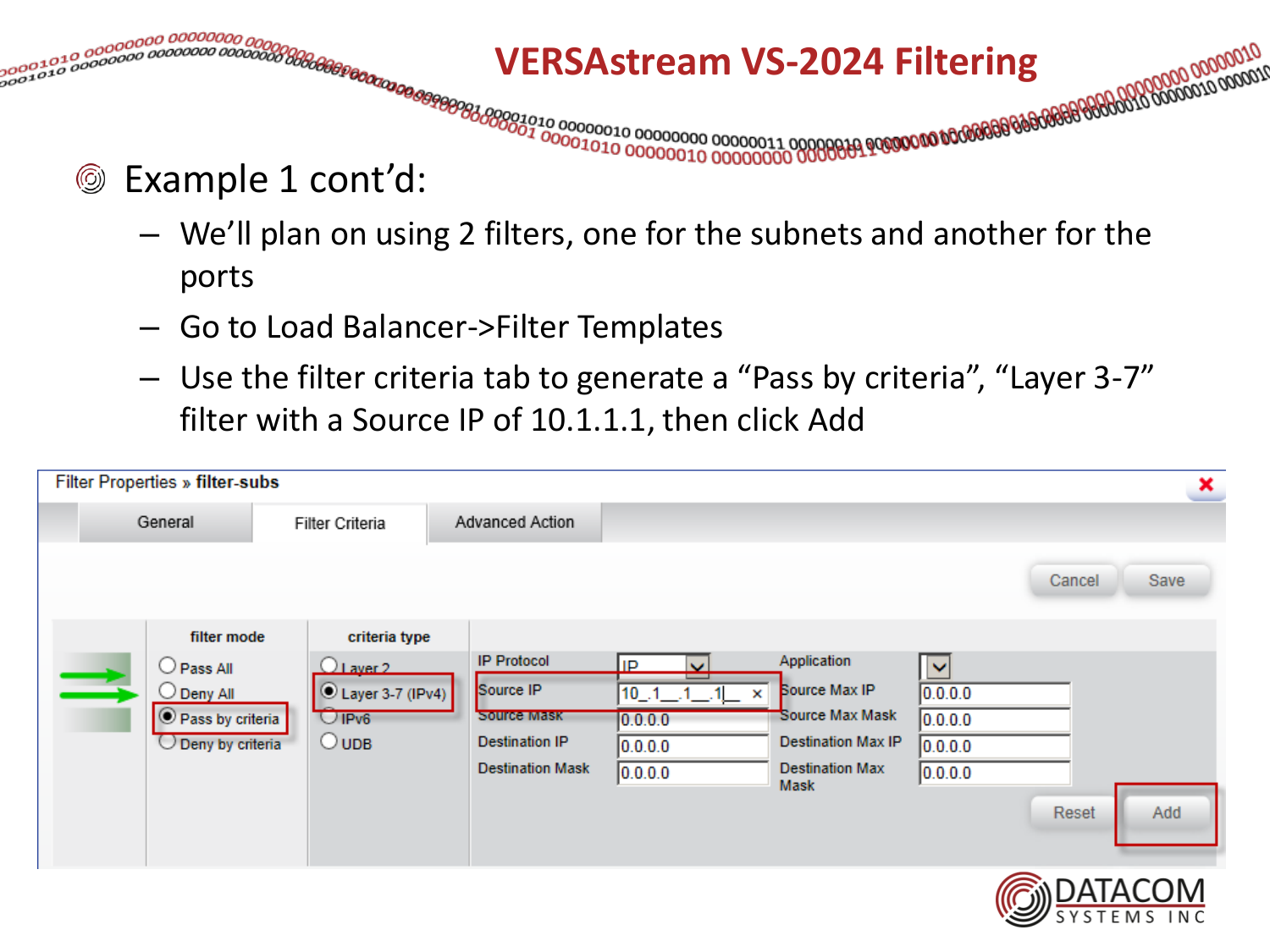

- Then add the second subnet to filter on
- Use the filter criteria tab to generate a "Pass by criteria", "Layer 3-7" filter with a Source IP of 10.2.2.2, then click Add

|        | <b>Filter Properties » filter-subs</b><br>×                                                                                 |                                                                                              |                                                                                                    |                                                                 |                                                                                                                |                                                                  |        |      |  |  |  |
|--------|-----------------------------------------------------------------------------------------------------------------------------|----------------------------------------------------------------------------------------------|----------------------------------------------------------------------------------------------------|-----------------------------------------------------------------|----------------------------------------------------------------------------------------------------------------|------------------------------------------------------------------|--------|------|--|--|--|
|        | General                                                                                                                     | Filter Criteria                                                                              | Advanced Action                                                                                    |                                                                 |                                                                                                                |                                                                  |        |      |  |  |  |
|        |                                                                                                                             |                                                                                              |                                                                                                    |                                                                 |                                                                                                                |                                                                  | Cancel | Save |  |  |  |
| $\sim$ | filter mode<br>$\bigcirc$ Pass All<br>$\bigcirc$ Deny All<br>$\circledcirc$ Pass by criteria<br>$\bigcirc$ Deny by criteria | criteria type<br>$\bigcirc$ Layer 2<br>Layer 3-7 (IPv4)<br>$\bigcirc$ IPv6<br>$\bigcirc$ UDB | <b>IP Protocol</b><br>Source IP<br>Source Mask<br><b>Destination IP</b><br><b>Destination Mask</b> | IP<br>$\checkmark$<br>10.2.2.2<br>0.0.0.0<br>0.0.0.0<br>0.0.0.0 | Application<br>Source Max IP<br>Source Max Mask<br><b>Destination Max IP</b><br><b>Destination Max</b><br>Mask | $\ddot{\phantom{1}}$<br>0.0.0.0<br>0.0.0.0<br>0.0.0.0<br>0.0.0.0 | Reset  | Add  |  |  |  |

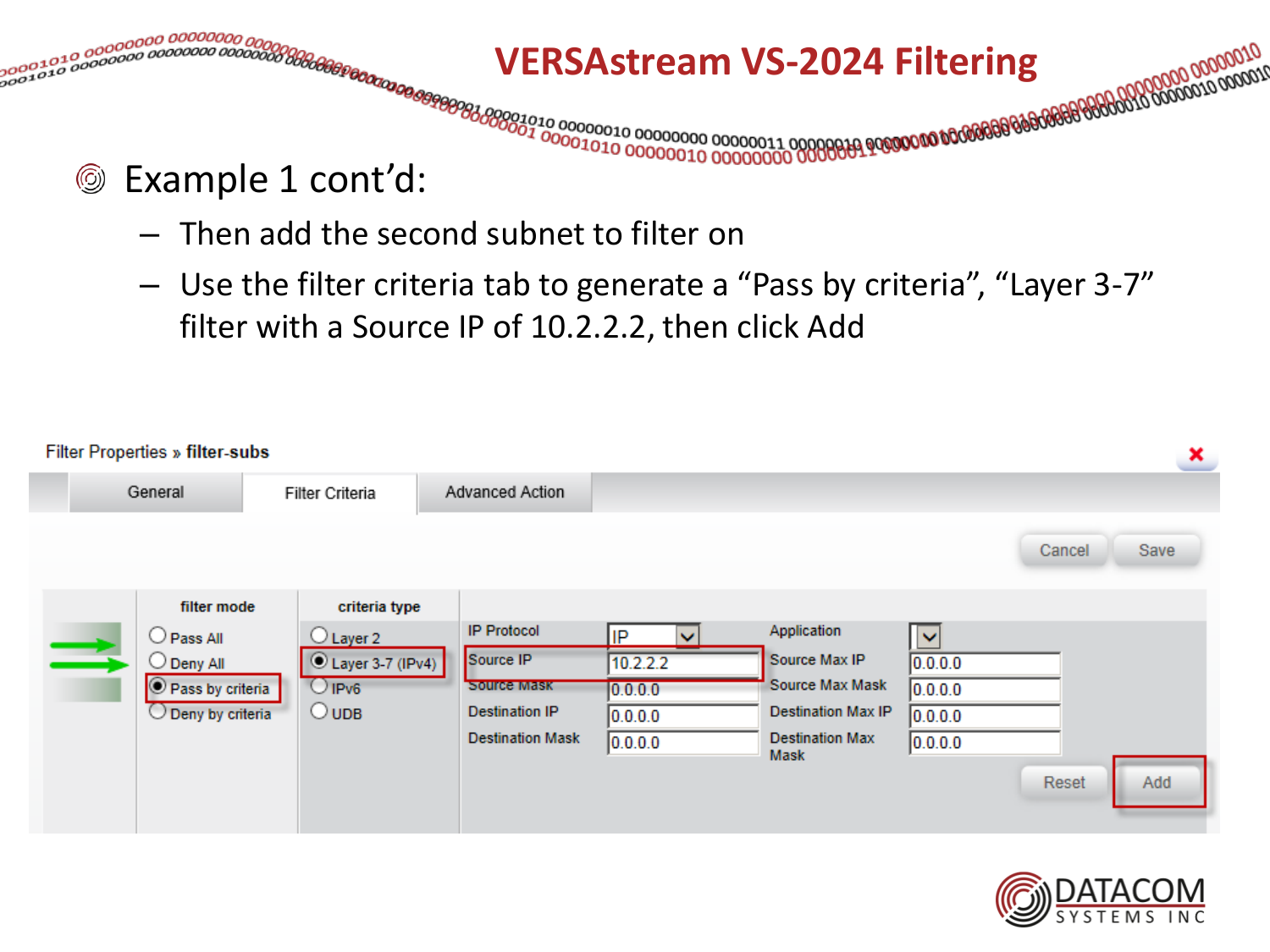

- Note that both subnets appear at the bottom of this filter
- Keep this filter by clicking the Save button

| Filter Properties » filter-subs |                                                                                        |                    |                                                                                   |               |                                                                                                                                |         |              |                  | ×             |
|---------------------------------|----------------------------------------------------------------------------------------|--------------------|-----------------------------------------------------------------------------------|---------------|--------------------------------------------------------------------------------------------------------------------------------|---------|--------------|------------------|---------------|
| General<br>Filter Criteria      |                                                                                        |                    | Advanced Action                                                                   |               |                                                                                                                                |         |              |                  |               |
|                                 |                                                                                        |                    |                                                                                   |               |                                                                                                                                |         |              | Cancel           | Save          |
|                                 |                                                                                        | filter mode        |                                                                                   | criteria type |                                                                                                                                |         |              |                  |               |
| ⇉                               | O Pass All<br>$\bigcirc$ Deny All<br>● Pass by criteria<br>$\bigcirc$ Deny by criteria |                    | $\odot$ Layer 2<br>$O$ Layer 3-7 (IPv4)<br>$O$ IPv <sub>6</sub><br>$\bigcirc$ UDB |               | Source MAC<br>00:00:00:00:00:00<br><b>Destination MAC</b><br>00:00:00:00:00:00<br><b>Ethernet Type</b><br>0x0<br>Vlan Id<br>10 |         | Add<br>Reset |                  |               |
|                                 |                                                                                        |                    |                                                                                   |               |                                                                                                                                |         |              | <b>Statistic</b> | <b>Delete</b> |
| criteria type                   | Protocol                                                                               | <b>Application</b> |                                                                                   | source        | source mask                                                                                                                    |         | destination  | destination mask |               |
| Layer 3-7 (IPv4)                | IP                                                                                     |                    | 10.1.1.1                                                                          |               | 255.255.255.255                                                                                                                | 0.0.0.0 |              | 0.0.0.0          |               |
| Layer 3-7 (IPv4)                | IP                                                                                     |                    | 10.2.2.2                                                                          |               | 255.255.255.255 0.0.0.0                                                                                                        |         |              | 0.0.0.0          |               |

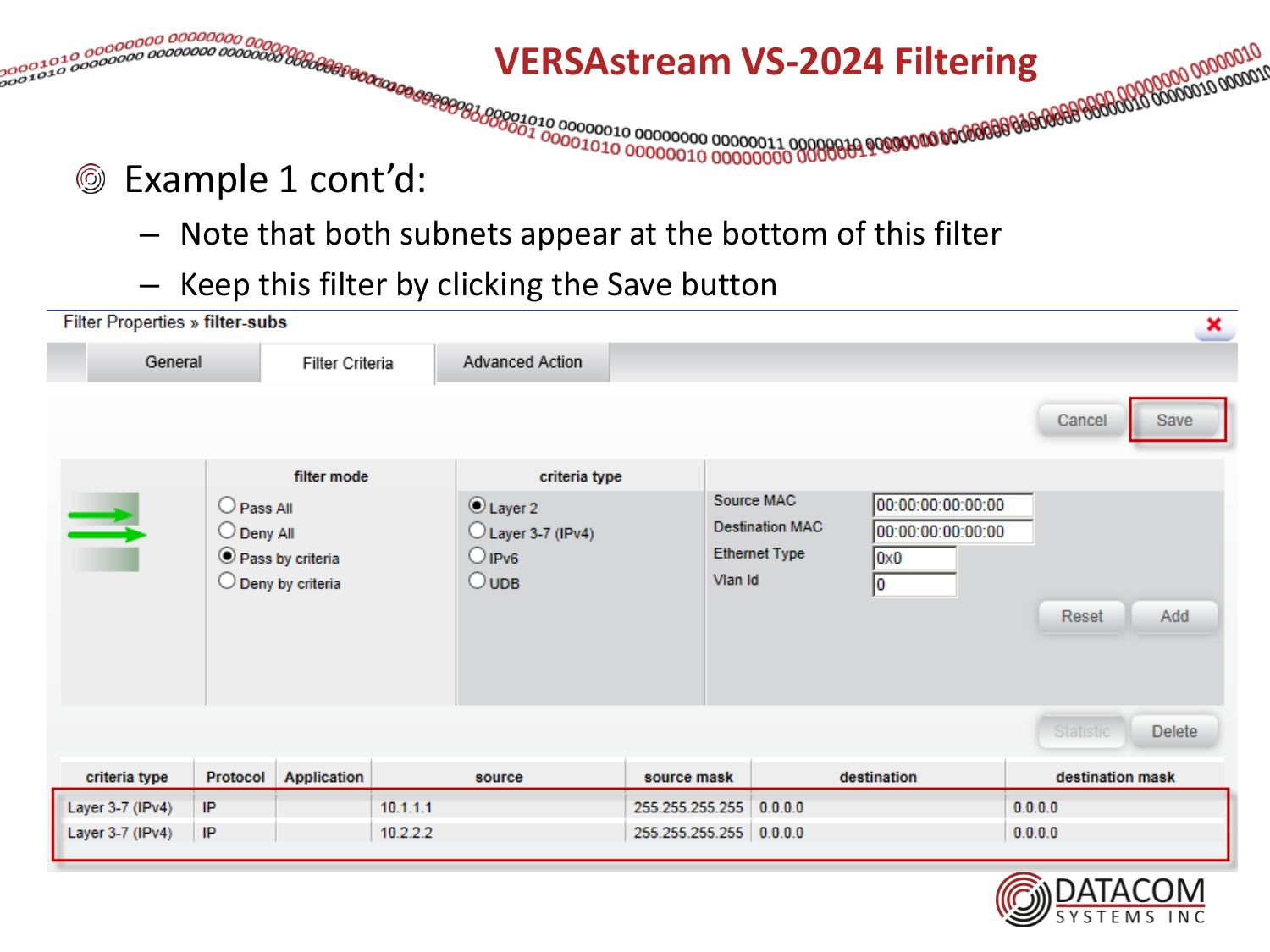# 

## © Example 1 cont'd:

### - Create the port filter

#### **Filter Properties » filter-ports**

|                  | General                                                                                                     | Filter Criteria                        |                                              | Advanced Action                                                                                                                                                           |                                                                                                         |                                                                                                                                                                                   |                                                                                          |                  |               |
|------------------|-------------------------------------------------------------------------------------------------------------|----------------------------------------|----------------------------------------------|---------------------------------------------------------------------------------------------------------------------------------------------------------------------------|---------------------------------------------------------------------------------------------------------|-----------------------------------------------------------------------------------------------------------------------------------------------------------------------------------|------------------------------------------------------------------------------------------|------------------|---------------|
|                  |                                                                                                             |                                        |                                              |                                                                                                                                                                           |                                                                                                         |                                                                                                                                                                                   |                                                                                          | Cancel           | Save          |
| ⋍                | filter mode<br>$\bigcup$ Pass All<br>$\bigcirc$ Deny All<br>Rass by criteria<br>$\bigcirc$ Deny by criteria | $O$ IPv <sub>6</sub><br>$\bigcirc$ UDB | criteria type<br>Layer 2<br>Layer 3-7 (IPv4) | <b>IP Protocol</b><br><b>DSCP</b><br>Source IP<br>Source Mask<br><b>Destination IP</b><br><b>Destination Mask</b><br>Source port<br>Source Min Port<br><b>TCP Control</b> | TCP<br>$\checkmark$<br>None $\vee$<br>0.0.0.0<br>0.0.0.0<br>0.0.0.0<br>0.0.0.0<br>1433<br>$NONE$ $\vee$ | Application<br><b>TOS</b><br>Source Max IP<br>Source Max Mask<br><b>Destination Max IP</b><br><b>Destination Max</b><br><b>Mask</b><br><b>Destination port</b><br>Source Max Port | None $\triangleright$<br>None $\vee$<br>0.0.0.0<br>0.0.0.0<br>0.0.0.0<br>0.0.0.0<br>1433 |                  |               |
|                  |                                                                                                             |                                        |                                              |                                                                                                                                                                           |                                                                                                         |                                                                                                                                                                                   |                                                                                          | Reset            | Update        |
|                  |                                                                                                             |                                        |                                              |                                                                                                                                                                           |                                                                                                         |                                                                                                                                                                                   |                                                                                          | <b>Statistic</b> | <b>Delete</b> |
| criteria type    | Protocol                                                                                                    | <b>Application</b>                     |                                              | source                                                                                                                                                                    | source mask                                                                                             | destination                                                                                                                                                                       |                                                                                          | destination mask |               |
| Layer 3-7 (IPv4) | <b>TCP</b>                                                                                                  | None                                   | 0.0.0.0                                      |                                                                                                                                                                           | 0.0.0.0                                                                                                 | 0.0.0.0                                                                                                                                                                           |                                                                                          | 0.0.0.0          |               |



×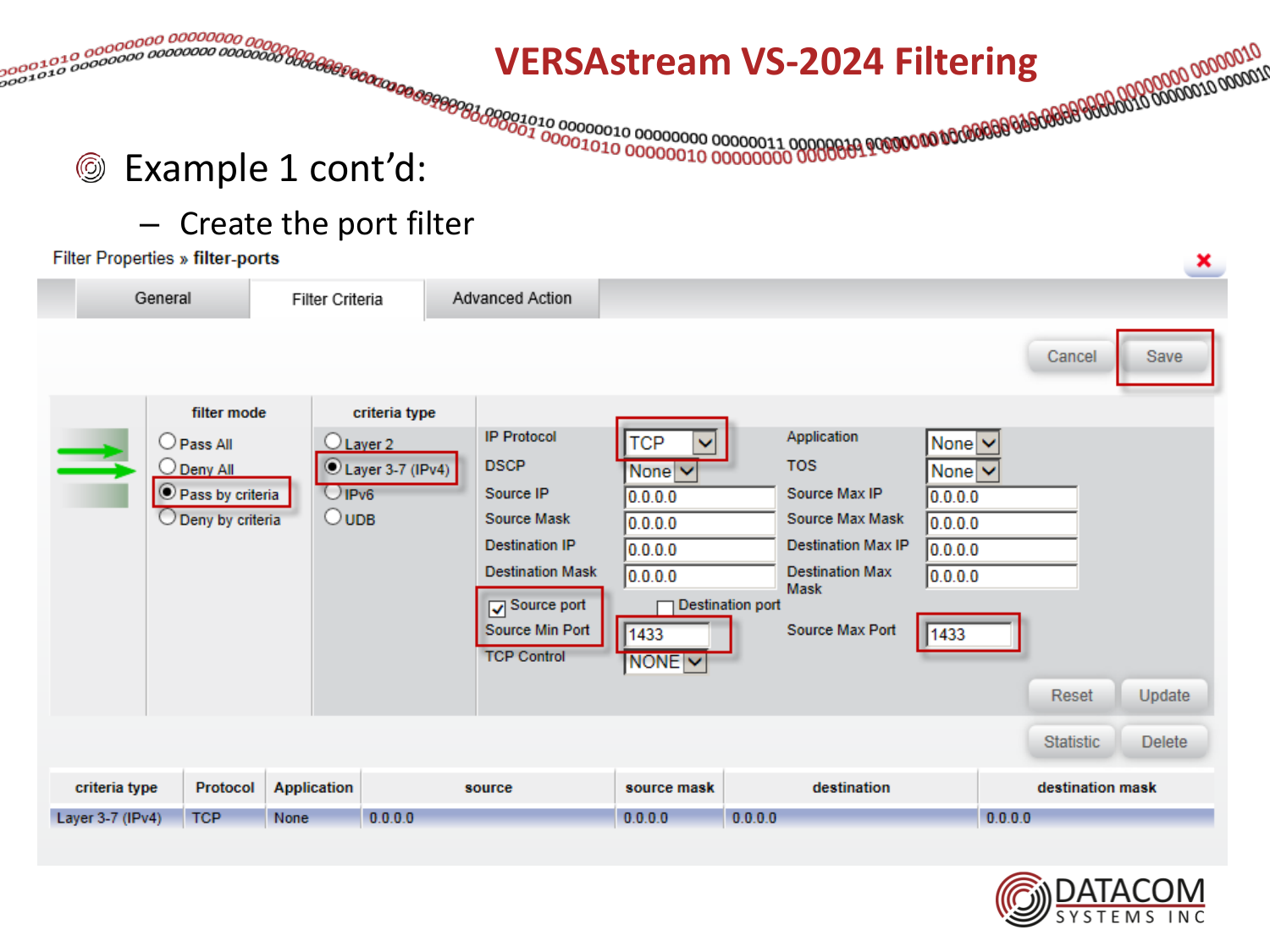

- Create the configuration map by clicking New

| <b>Configuration Maps</b> |      | Show All<br><b>New</b> | <b>Properties</b>        | <b>Delete</b> | <b>Set Priorities</b> |                                 |                            |
|---------------------------|------|------------------------|--------------------------|---------------|-----------------------|---------------------------------|----------------------------|
|                           | name | privilege              | date created             |               |                       | priority                        | packet<br>matched<br>count |
| 50                        | cfg4 | Full                   | 2014-01-28T16:14:31.662Z |               |                       | $\triangle$ 2995                | $\bf{0}$                   |
| R                         | cfg3 | Full                   | 2014-01-28T16:13:44.908Z |               |                       | 2996<br><b>IV</b>               | 0                          |
| 50                        | cfg2 | Full                   | 2014-01-28T16:12:09.010Z |               | ▲                     | 2997<br><b>IV</b>               | 0                          |
| <b>CA</b>                 | Cfg1 | Full                   | 2014-01-28T16:04:47.208Z |               |                       | 2998<br>$\overline{\mathbf{v}}$ | 0                          |

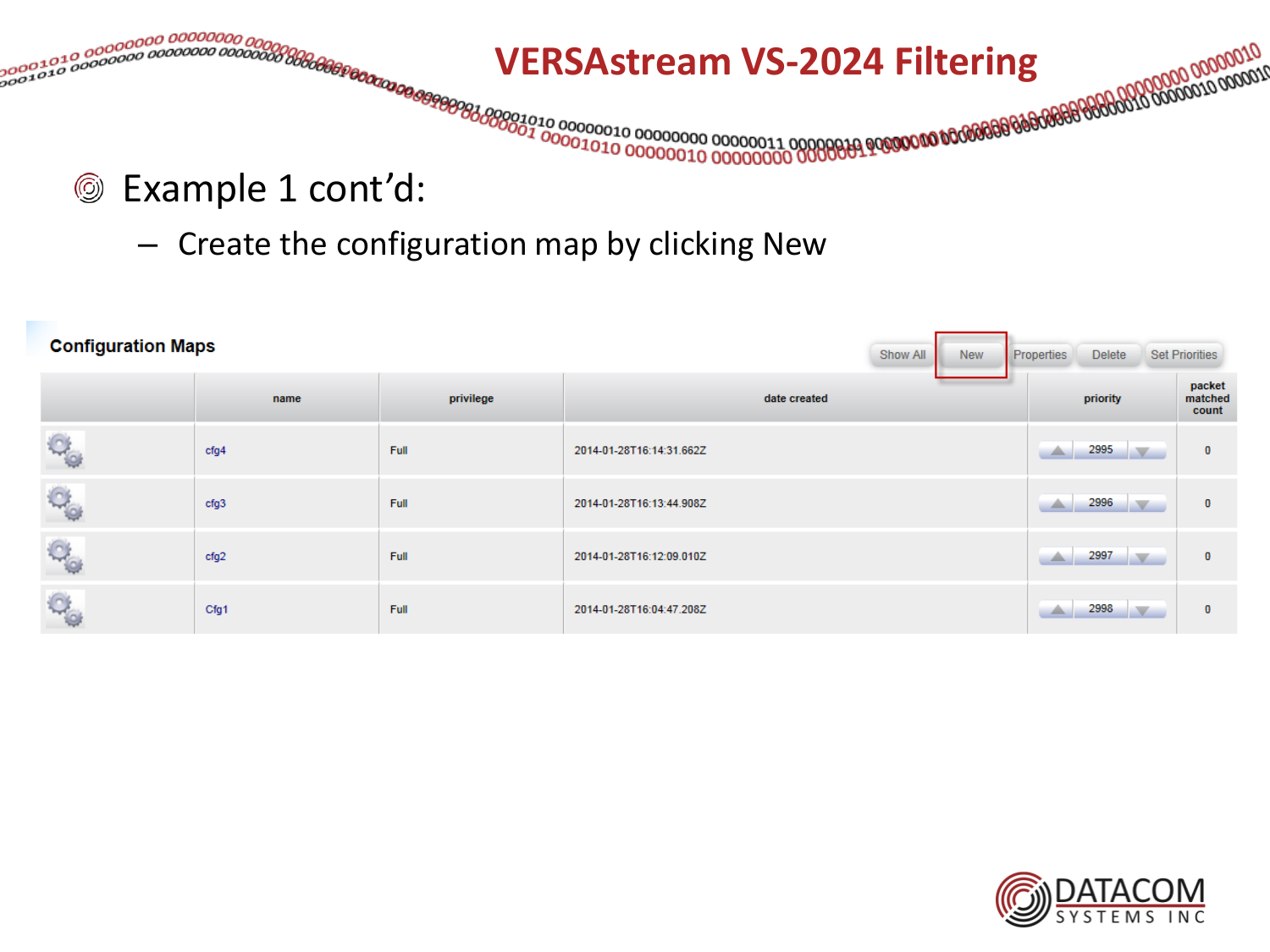

- Example 1 cont'd: ۷
	- Aggregate multiple inputs together
	- Use loopbacks since each config map supports one filter
	- Ports 12, 13 and 14 are loopbacks (Note: Set each port status to loopback on the Ports page, and nothing is connected to these ports)



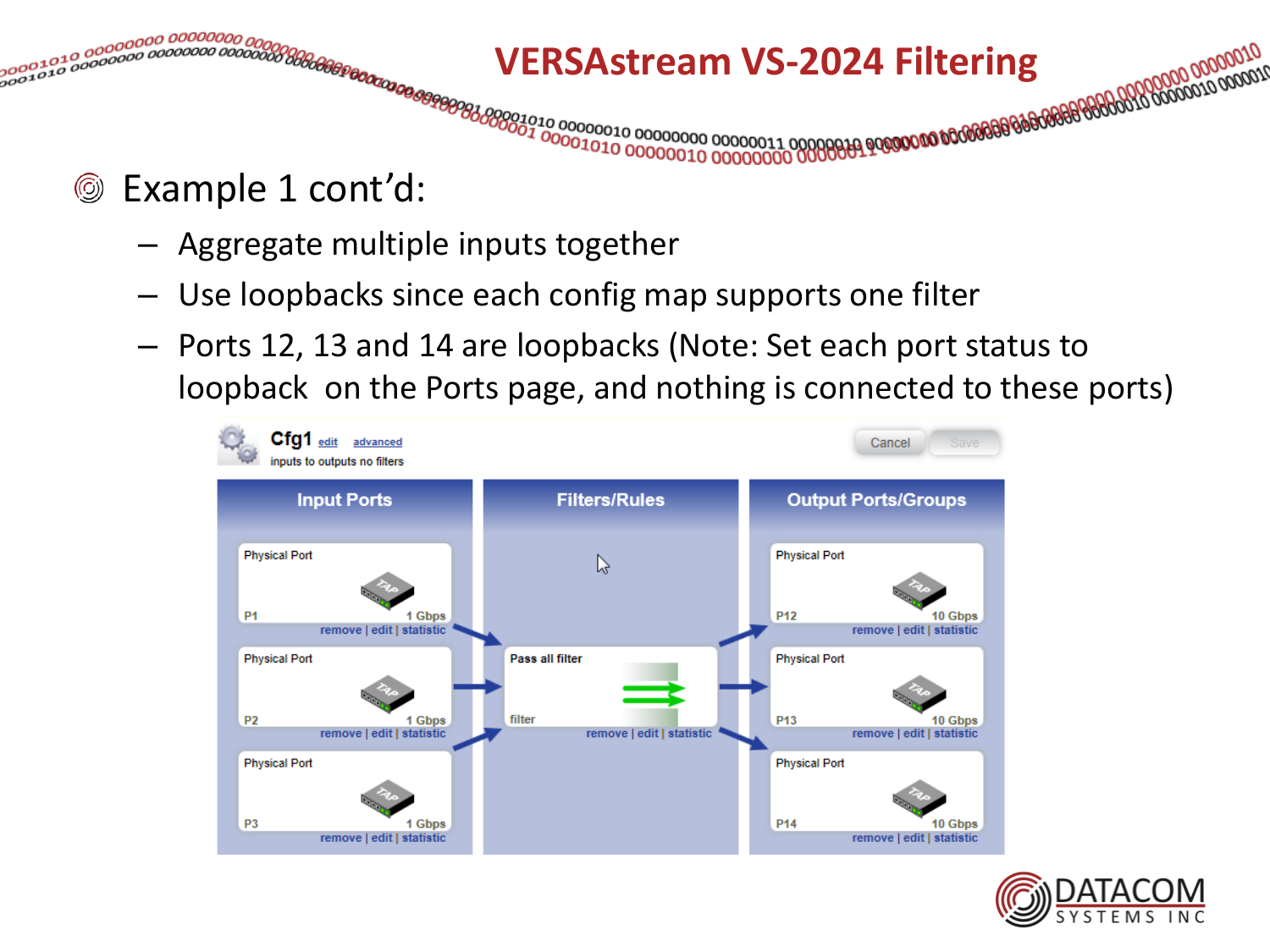

#### Example 1 cont'd: ⊚

– Port 13 is the aggregate of all input traffic, now apply a **port** filter prior to traffic leaving the device on monitoring port 10



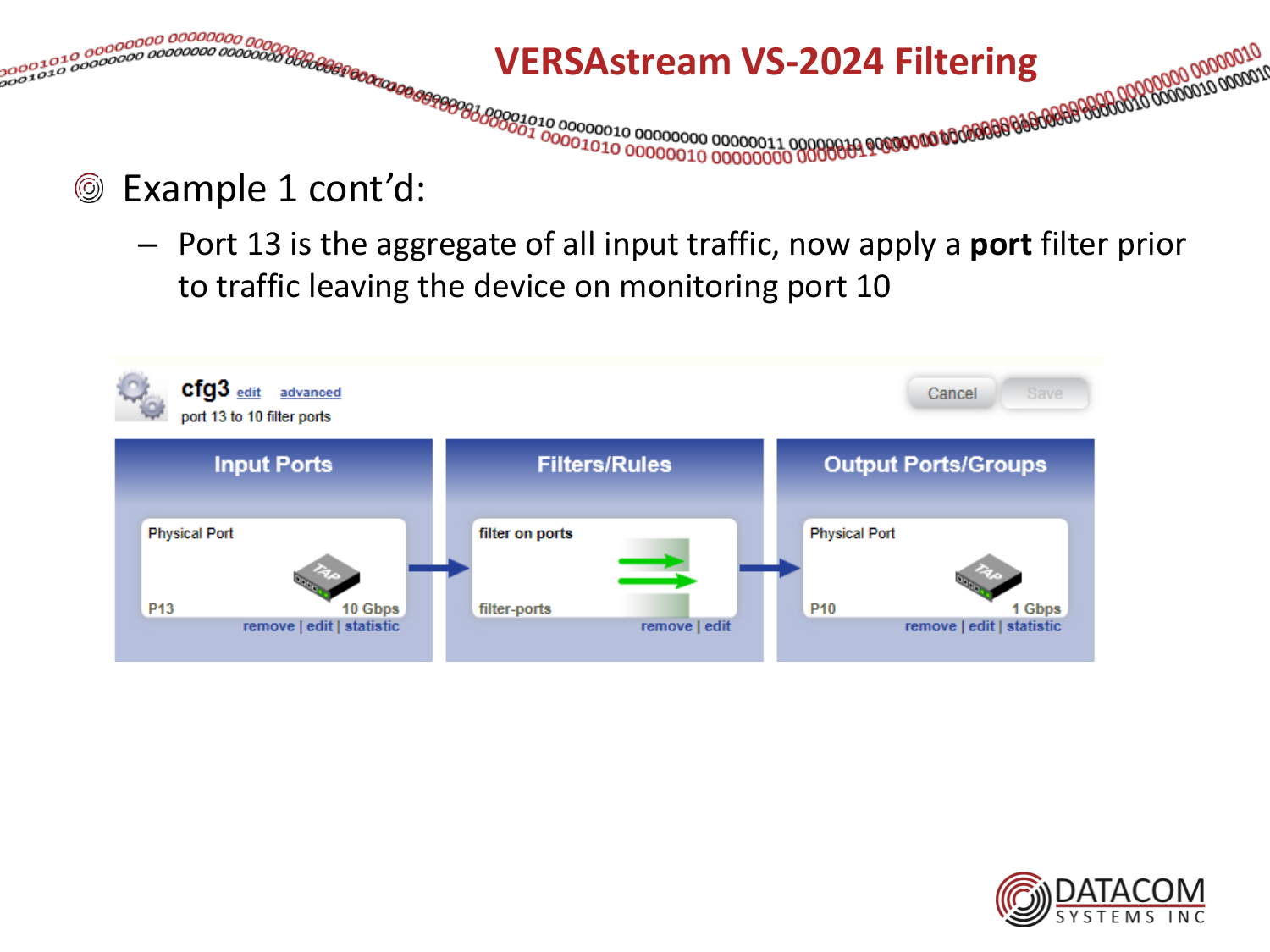

- Example 1 cont'd: ⊚
	- Port 14 is also an aggregate of all input traffic, now apply a **subnet** filter prior to traffic leaving the device on monitoring port 11



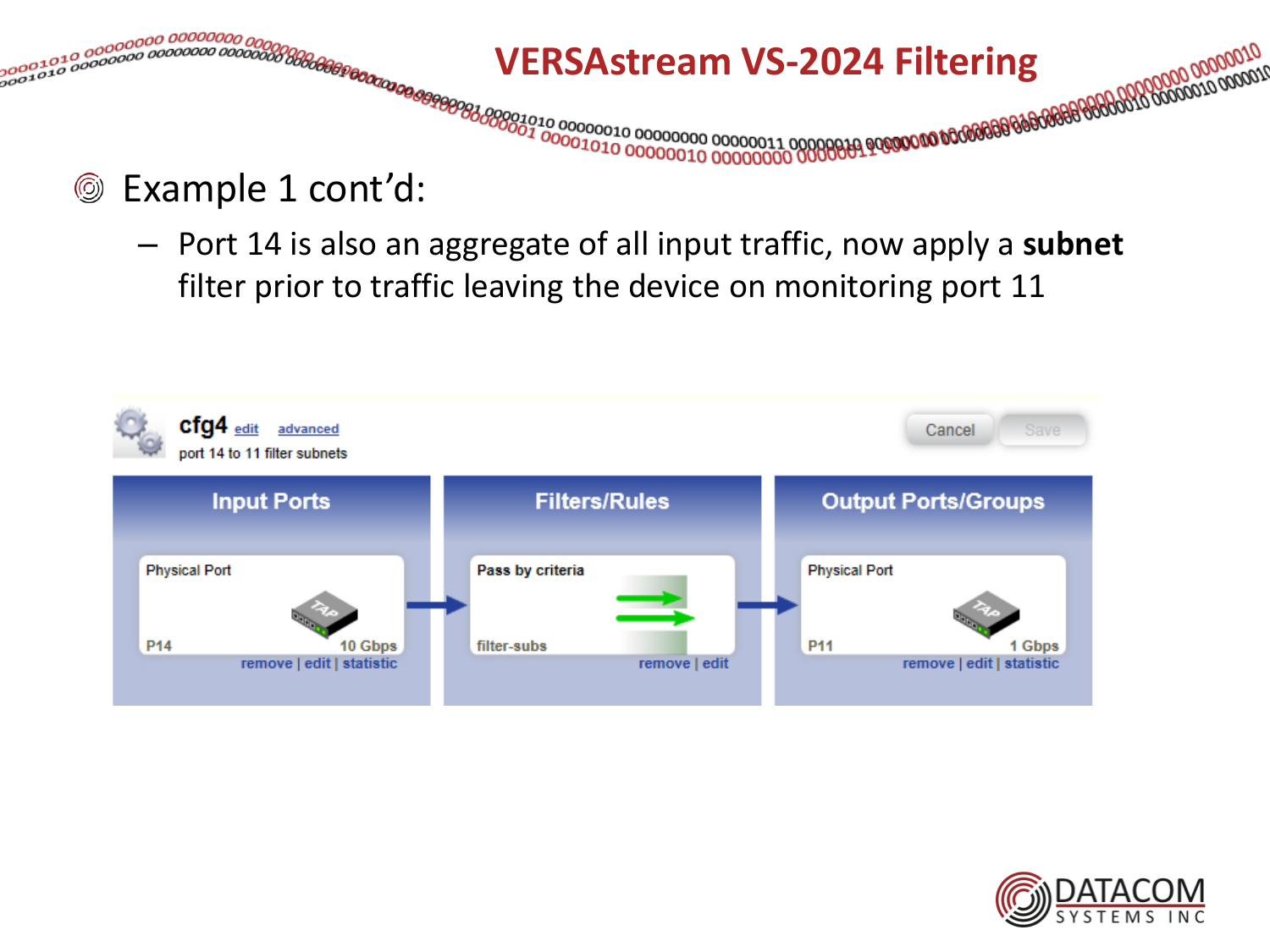

Example 1: Aggregate multiple inputs together, then filter the ⊚ aggregate to 2 outputs. Loopback port 12